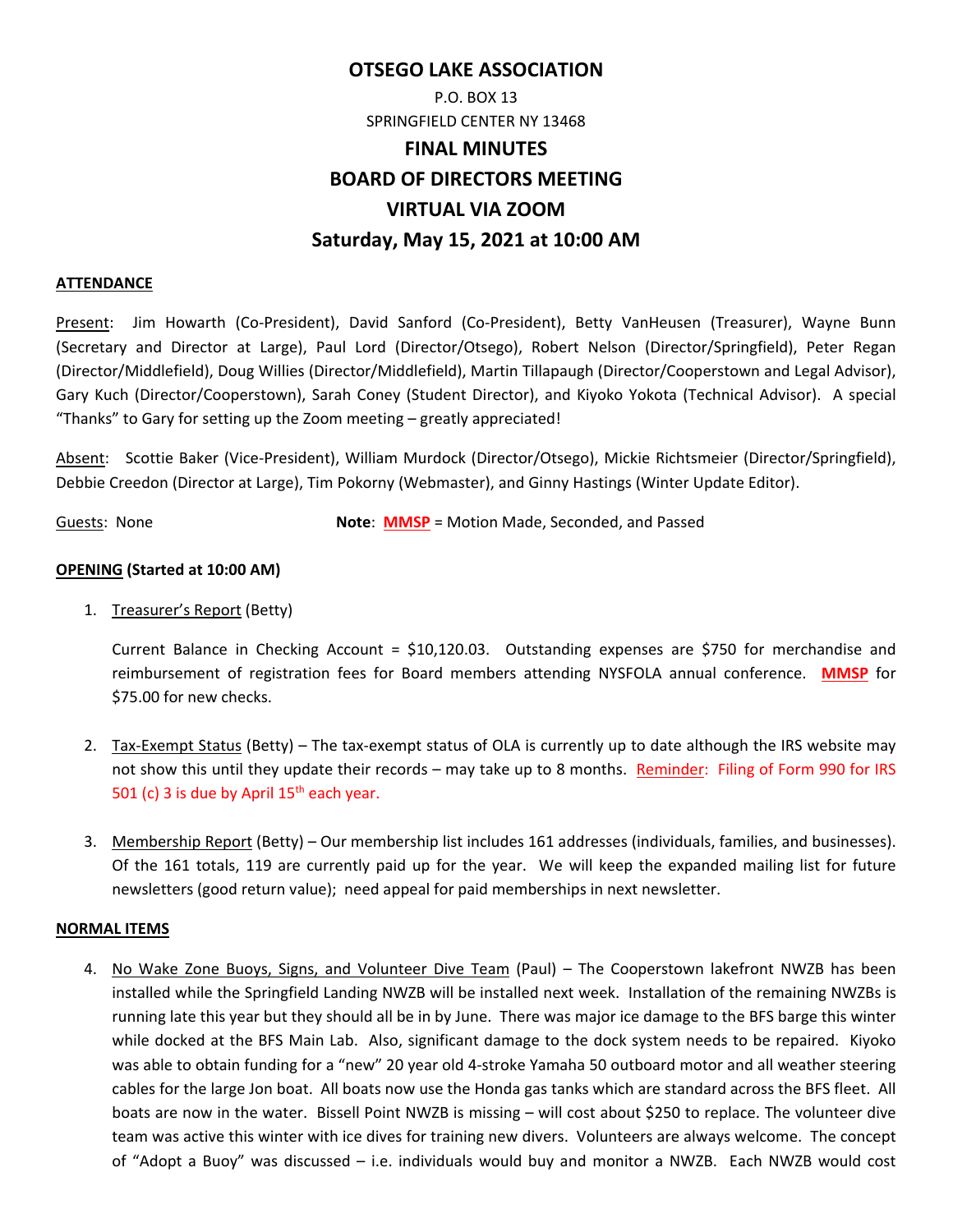about \$650 and the process is "daunting" according to Paul. The County Sheriff and near‐by neighbors need to sign off on the location after the paper work goes through the State.

- 5. Boat Inspections / Boat Washing Station (Paul) Inspections for 2021 should be about the same as 2020. Due to the Covid‐19 virus, there is only a small pool of students living locally who might qualify as a CRISP AIS steward. A total of 26 stewards are needed and, right now, they are 9 short of that number. The Village has hired a single steward and he/she will start work on May 17th. The Town of Springfield has a new Supervisor (Galen Criqui) who is supportive of protecting Otsego Lake. Springfield Landing uses their life guards as boat inspection stewards as available and when needed but want CRISP AIS stewards on site managing the overall effort. They will start on Memorial Day weekend. Training consists of 6 hours in the classroom and 3 hours at the boathouse.
- 6. Merchandise (Scottie) New merchandise has been ordered, usually good sales from newsletter.
- 7. Newsletter (Scottie) ‐ Susan O'Handley will again coordinate, print, and mail the Spring 2021 newsletter ‐ format will be basically the same as Fall 2020 newsletter with actual mailing planned for June  $1<sup>st</sup>$ . Goal is to expand the mailing list to include other groups. The spring 2021 newsletter will be sent via e-mail and hard copy. About 400 to 500 names on mailing list. A draft copy of the newsletter will be sent to all BOD members for review and comments. See Item 13 below regarding OLA's entry in the NYSFOLA newsletter contest.
- 8. Website (Tim) Updates are posted as they occur. From May 11, 2020 to May 11, 2021, we had 1,213 users where 83.3% were from the USA, 90.8% were new users, and 9.2% were returning users. Typical spikes in users occurred around the annual membership gathering, boat parade, and newsletters. Less so around Christmas this year as opposed to previous years. Debbie normally takes care of Facebook but Tim does randomly post updates.
- 9. Facebook (Debbie) Facebook is up to date; need to post request for more paid members. According to Tim, there are 695 people who follow the Facebook page. Spikes in users similar to website.
- 10. Coordination with Other Organizations This is an on-going process with OCCA, Otsego 2000, and Otsego Land Trust as needed.
- 11. Boat Parade (Wayne) ‐ OLA's Annual "We Love Our Lake" Decorated Boat Parade will be held on Saturday, July 3<sup>rd</sup> at 3:00 PM forming off Three Mile Point and ending at the lakefront in Cooperstown. No prizes or candy will be given out again this year due to the Covid-19 virus. The theme this year will be "Here Comes The Sun", a song by the Beatles. Advertising flyers will be distributed in and around Cooperstown plus a press release will be sent to The Freeman's Journal and to The Daily Star/Cooperstown Crier. The Otsego County Sheriff and his marine unit will be invited to participate in the boat parade or just observe for safety violations. Tim reported that the advertising sandwich boards will be placed one week prior to the event: Rt. 28 just south of Cooperstown, intersection of Rt. 80 at Pierstown Rd., intersection of Rt. 80 at Rt. 20, and Rt. 80 at Three Mile Point.
- 12. Annual Membership Gathering (Mickie, Gary, & Bob) The annual membership gathering (formerly called annual membership meeting) will be a virtual meeting via Zoom again this year. It will be held on Saturday, August 14<sup>th</sup> at 9:00 AM and will last no more than 90 minutes. We were originally scheduled to use the Otsego Sailing Club's new pavilion, but their Board of Directors has decided to ban the use of the pavilion to all outside groups this year due to the ongoing Covid-19 virus. Other venues were considered but none could provide the space to maintain proper social distancing and other NYSDOH guidelines. There was a discussion about using the Glimmerglass State Park but there is a \$7+/‐ per car entrance fee. The main presentation will be "Steam Ships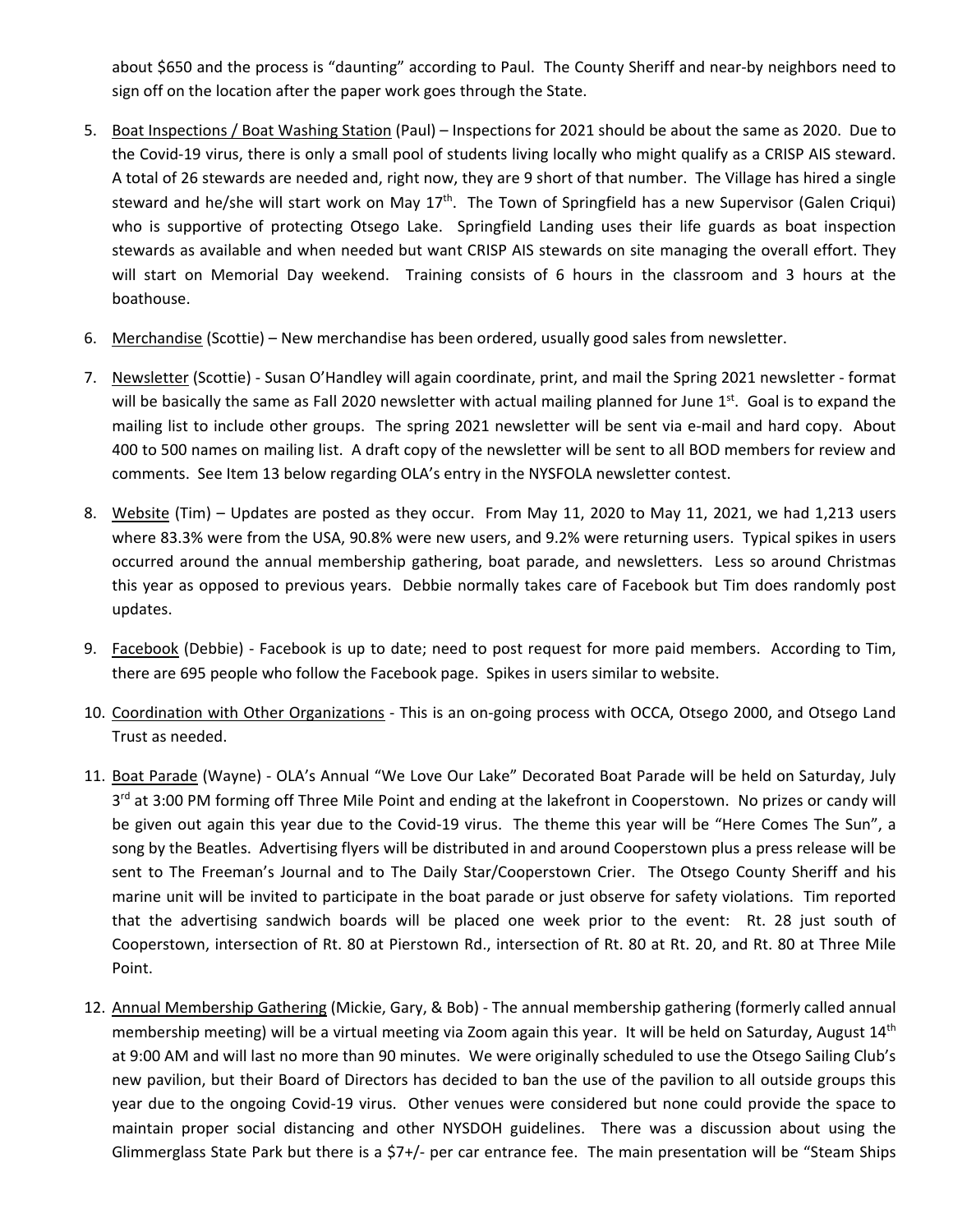on Otsego Lake" by Prof. Cindy Falk of the SUNY Oneonta Graduate Program followed by 3 scientific presentations by SUNY Oneonta biology students. An online auction will be held by using either Facebook, the chat button during the Zoom meeting, or listing the items with pricing on the OLA website - more research is needed to decide the best and most economical method. The Co-Presidents should note the passing of Bruno Talevi – a long-time OLA member, supporter, and annual gathering attendee. Tim reported that the advertising sandwich boards will be placed one week prior to the event: Rt. 28 just south of Cooperstown, intersection of Rt. 80 at Pierstown Rd., intersection of Rt. 80 at Rt. 20.

- 13. NYSFOLA The 2021 annual conference was held as a virtual event this year on April 29<sup>th</sup> and 30<sup>th</sup>. Wayne submitted the spring 2020 and fall 2020 newsletters to NYSFOLA for entry in their annual newsletter contest – both in the hard copy category and in the digital category. OLA did not win the newsletter contest for 2021. The winners in the medium-size lake association category (where OLA is) included:  $1<sup>st</sup>$  Place to "Loon Lake Link" (Loon Lake Association), 2<sup>nd</sup> Place: "Melody Lake News (Melody Lake Association), and 3<sup>rd</sup> Place: "The KLC News" (Kinderhook Lake Corporation). The overall aim of the contest is to recognize newsletters that are informative, interesting, and educational with pertinent news about the lake and it residents. Newsletters are judged on overall appearance, photographs and graphics, publication information, President's message, committee reports, and articles or features by individual contributors.
- 14. Scientific Updates (Kiyoko) The CLMB will be installed on May  $16<sup>th</sup>$  by the BFS Volunteer Dive Team. The temperature monitors on the chain holding the winter spare buoys have been working properly all winter. The Zebra Mussel monitoring plates have been in place all winter and will be relocated in the spring. OCCA has been monitoring nitrogen in area streams and the Susquehanna River since this can cause HABs in the Chesapeake Bay. Al Keck has reported that the septic systems around the lake are 80% better than 20 years ago.
- 15. Cooper's Hybrid Pondweed (Paul) During the winter, this weed has essentially disappeared due to the Quagga Mussels attaching themselves to the weed with the weight forcing the weed to the bottom. Waterweed and Curly leaved pondweed are the only plants found in any quantity.
- 16. Quagga Mussels (Paul) The population of this invasive species has "exploded" over the fall and winter. They live in deeper water than the Zebra Mussels and live on soft surfaces as compared to hard surfaces for the Zebra Mussels. This summer should see a new maximum density of Quagga Mussels. They may have a big impact on the lake this summer and may contribute to increased harmful algae blooms (HABs). However, they have no impact on the Lilly Pads. The Quagga Mussels start to breed when the temperature of the lake surface reaches 68 degrees F. There is nothing that we can do about them – as tough to remove as Zebra Mussels.
- 17. Winter Update Newsletter (Debbie) ‐ Ginny Hastings, an OLA member on the lake, has offered to prepare a brief winter update newsletter to be sent via e-mail to keep OLA in front of its members and offer updated information. This is not to replace our normal twice a year full blown newsletter. Debbie will have Ginny prepare a draft copy of the winter update newsletter and then submit it to the Board members for review and comment. Jim welcomed Ginny to the OLA Board.
- 18. Membership Card (Scottie & Betty) Scottie and Betty have drafted an OLA membership card that can be handed out at various locations or events (i.e., boat washing station, Earth Day, annual gathering, Sam Smith's, etc.) to remind people to either renew their membership or join for the first time. Susan O'Handley has prepared a two-sided, full color card which Jim included in his May 15<sup>th</sup> e-mail for review and comment.
- 19. Lake Citizen Award (Wayne) The Board should start thinking about who should receive the Lake Citizen Award for 2021.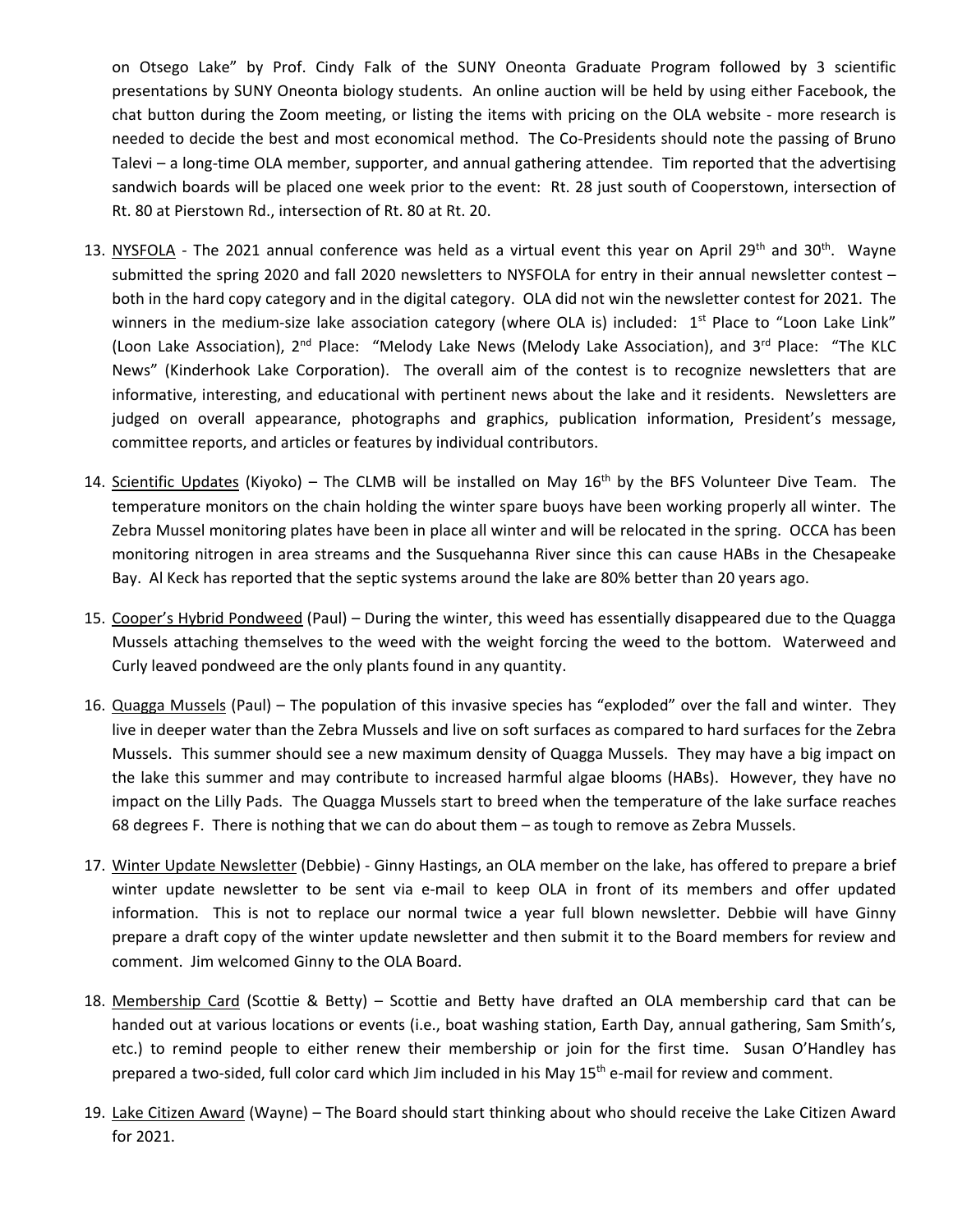- 20. Replacement for John May/Middlefield (Board) John May has moved to Vermont and has resigned as the OLA Director from Middlefield. The Co‐Presidents, with input from the Board, have appointed Doug Willies to fill out the remaining term of John May. Jim welcomed Doug to the OLA Board.
- 21. Replacement for Bob Sutherland/Springfield (Board) Bob Sutherland has retired and plans to leave the area and has resigned as the OLA Director from Springfield. The Co-Presidents, with input from the Board, have appointed Robert Nelson to fill out the remaining term of Bob Sutherland. Jim welcomed Robert to the OLA Board.
- 22. Miscellaneous (Board) Doug has suggested that a global overview of the lake over time, including water quality and fish population, would be a good topic for one of our annual membership gatherings. Paul reported that Holly Waterfield of the BFS made such a presentation some years ago and it would take about 40 minutes to present it again – perhaps in 2022? Doug also reported that Japanese Knot Weed, an invasive plant species, is growing on the lower East side of the lake and might make for an interesting article in a future newsletter.
- 23. E-Mail Motions by OLA Board The Board still needs to draft a change to the OLA By-Laws to allow passing motions via e‐mails. Paul and Mickie have presented preliminary thoughts and will coordinate the change at a future Board meeting.

#### **NEXT BOARD MEETING**

24. Date for Next Board Meeting - The next OLA Board meeting (virtual via Zoom) is scheduled for Saturday, August  $7<sup>th</sup>$  at 9:00 AM for a trial run of the annual membership gathering. Other items that come up before August  $7<sup>th</sup>$ can be discussed via e‐mails.

#### **ADJOURNMENT**

25. **MMSP** to adjourn the meeting at 11:32 AM.

Respectfully submitted,

K. Wayne Bunn, Secretary

#### **ATTACHMENTS:** None

#### **MOTIONS PASSED VIA E‐MAILS SINCE LAST BOARD MEETING**

**MMSP on 04/17/2021 – Authorized \$918.00 for merchandise (restock caps, restock shirts, and new sun visors).** 

**MMSP on 04/17/2021 – Authorized \$577.00 for embroidered logo swim/beach/bath towels (for special events).** 

**MMSP on 04/20/2021 – Authorized \$100.00 for 2021 boat parade advertising flyers.** 

**MMSP on 05/25/2025 – Authorized \$1,199.84 to pay for design, printing, and mailing of spring 2021 newsletter.** 

#### **See Next Page for OLA Board of Directors**